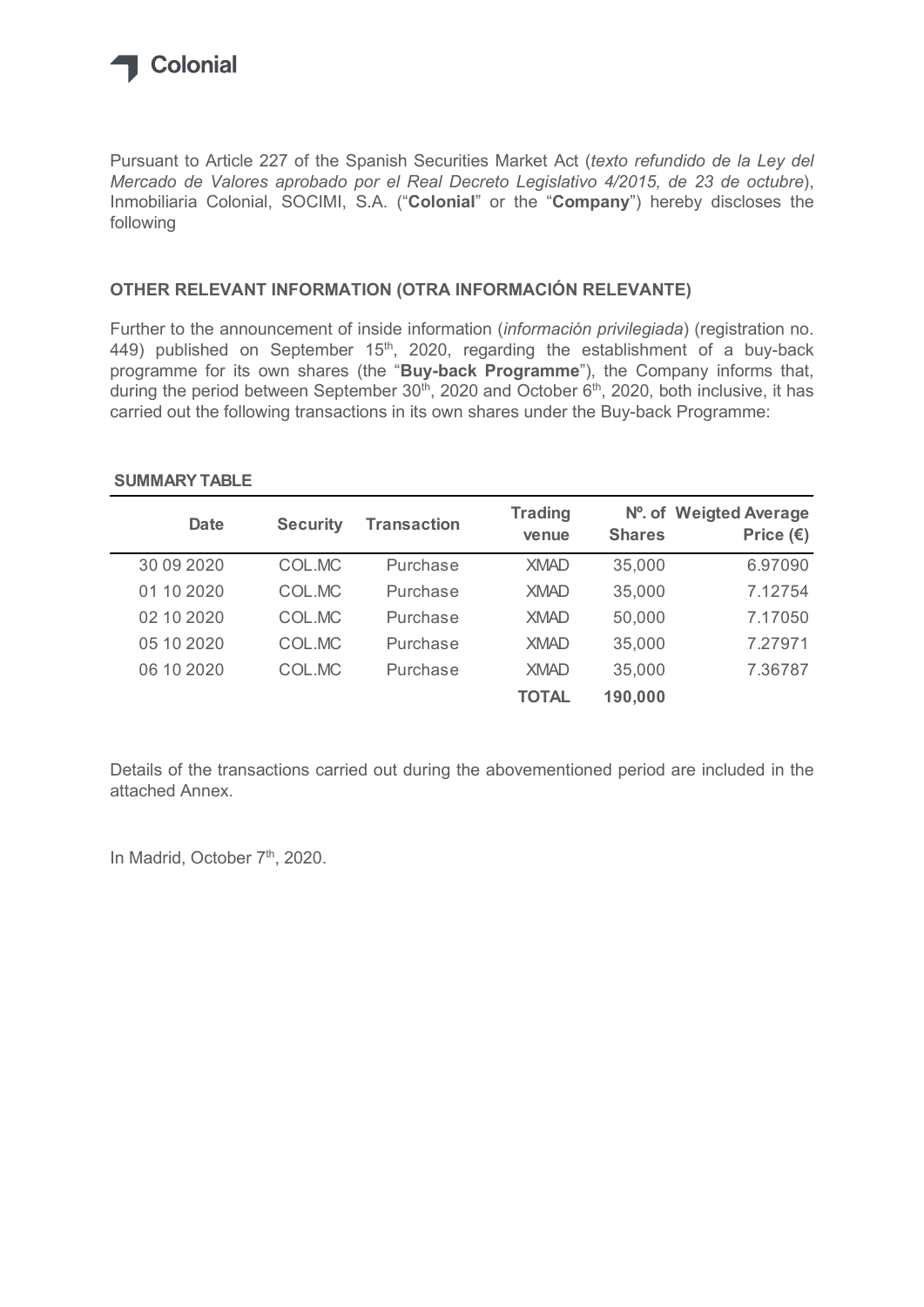## ANNEX

|                            |                                                                    |                      | <b>ANNEX</b>               |                        |                    |                                              |
|----------------------------|--------------------------------------------------------------------|----------------------|----------------------------|------------------------|--------------------|----------------------------------------------|
| Date                       | <b>Security</b>                                                    | <b>Transaction</b>   | <b>Trading</b>             | $No$ . of              | Price $(\epsilon)$ | Intermediary                                 |
| 30 09 20 20                | COL.MC                                                             | Purchase             | venue<br><b>XMAD</b>       | <b>Shares</b><br>1,945 | 6.8                | Banco Sabadell, S.A.                         |
| 30 09 2020                 | COL.MC                                                             | Purchase             | <b>XMAD</b>                | 2,400                  | 6.8                | Banco Sabadell, S.A.                         |
| 30 09 20 20                | COL.MC                                                             | Purchase             | <b>XMAD</b>                | 655                    | 6.8                | Banco Sabadell, S.A.                         |
| 30 09 20 20                | COL.MC                                                             | Purchase             | <b>XMAD</b>                | 235                    | 6.805              | Banco Sabadell, S.A.                         |
| 30 09 2020                 | COL.MC                                                             | Purchase             | <b>XMAD</b>                | 412                    | 6.805              | Banco Sabadell, S.A.                         |
| 30 09 20 20                | COL.MC<br>COL.MC                                                   | Purchase             | <b>XMAD</b><br><b>XMAD</b> | 417                    | 6.805              | Banco Sabadell, S.A.                         |
| 30 09 20 20<br>30 09 20 20 | COL.MC                                                             | Purchase<br>Purchase | <b>XMAD</b>                | 1,087<br>1,034         | 6.92<br>6.895      | Banco Sabadell, S.A.<br>Banco Sabadell, S.A. |
| 30 09 20 20                | COL.MC                                                             | Purchase             | <b>XMAD</b>                | 1,019                  | 6.93               | Banco Sabadell, S.A.                         |
| 30 09 20 20                | COL.MC                                                             | Purchase             | <b>XMAD</b>                | 1,090                  | 6.94               | Banco Sabadell, S.A.                         |
| 30 09 20 20                | COL.MC                                                             | Purchase             | <b>XMAD</b>                | 1,008                  | 6.925              | Banco Sabadell, S.A.                         |
| 30 09 20 20                | COL.MC                                                             | Purchase             | <b>XMAD</b>                | 1,028                  | 6.945              | Banco Sabadell, S.A.                         |
| 30 09 20 20                | COL.MC                                                             | Purchase             | <b>XMAD</b>                | 638                    | 6.94               | Banco Sabadell, S.A.                         |
| 30 09 2020                 | $\ensuremath{\mathsf{COL}}\xspace.\ensuremath{\mathsf{MC}}\xspace$ | Purchase             | XMAD                       | 1,519                  | 6.94               | Banco Sabadell, S.A.                         |
| 30 09 20 20                | COL.MC                                                             | Purchase             | <b>XMAD</b>                | 914                    | 6.94               | Banco Sabadell, S.A.                         |
| 30 09 20 20                | COL.MC                                                             | Purchase             | <b>XMAD</b>                | 118                    | 6.94               | Banco Sabadell, S.A.                         |
| 30 09 20 20                | COL.MC                                                             | Purchase             | XMAD                       | 1,088                  | 6.965              | Banco Sabadell, S.A.                         |
| 30 09 20 20                | COL.MC                                                             | Purchase             | <b>XMAD</b>                | 1,015                  | 7.02               | Banco Sabadell, S.A.                         |
| 30 09 20 20<br>30 09 20 20 | COL.MC<br>COL.MC                                                   | Purchase<br>Purchase | XMAD<br>XMAD               | 1,072<br>1,085         | 7.04<br>7.005      | Banco Sabadell, S.A.<br>Banco Sabadell, S.A. |
| 30 09 20 20                | COL.MC                                                             | Purchase             | <b>XMAD</b>                | 223                    | 7.01               | Banco Sabadell, S.A.                         |
| 30 09 2020                 | COL.MC                                                             | Purchase             | <b>XMAD</b>                | 234                    | 7.01               | Banco Sabadell, S.A.                         |
| 30 09 20 20                | COL.MC                                                             | Purchase             | <b>XMAD</b>                | 633                    | 7.01               | Banco Sabadell, S.A.                         |
| 30 09 20 20                | COL.MC                                                             | Purchase             | XMAD                       | 1,036                  | 7.01               | Banco Sabadell, S.A.                         |
| 30 09 20 20                | COL.MC                                                             | Purchase             | XMAD                       | 1,072                  | 7.015              | Banco Sabadell, S.A.                         |
| 30 09 2020                 | COL.MC                                                             | Purchase             | <b>XMAD</b>                | 3                      | 7.015              | Banco Sabadell, S.A.                         |
| 30 09 20 20                | COL.MC                                                             | Purchase             | <b>XMAD</b>                | 1,049                  | 7.03               | Banco Sabadell, S.A.                         |
| 30 09 20 20                | COL.MC                                                             | Purchase             | XMAD                       | 1,071                  | 7.035              | Banco Sabadell, S.A.                         |
| 30 09 20 20                | COL.MC                                                             | Purchase             | XMAD                       | 1,060                  | 7.04               | Banco Sabadell, S.A.                         |
| 30 09 2020                 | COL.MC                                                             | Purchase             | XMAD                       | 1,068                  | 7.03               | Banco Sabadell, S.A.                         |
| 30 09 20 20                | COL.MC                                                             | Purchase             | <b>XMAD</b>                | 1,013                  | 7.05               | Banco Sabadell, S.A.                         |
| 30 09 20 20                | COL.MC                                                             | Purchase             | <b>XMAD</b>                | 481                    | 7.09               | Banco Sabadell, S.A.                         |
| 30 09 20 20                | COL.MC                                                             | Purchase             | XMAD                       | 611                    | 7.09               | Banco Sabadell, S.A.                         |
| 30 09 20 20                | COL.MC                                                             | Purchase             | <b>XMAD</b>                | 1,034                  | 7.085              | Banco Sabadell, S.A.                         |
| 30 09 20 20<br>30 09 2020  | COL.MC<br>COL.MC                                                   | Purchase<br>Purchase | XMAD<br><b>XMAD</b>        | 102<br>1,531           | 7.08<br>7.08       | Banco Sabadell, S.A.<br>Banco Sabadell, S.A. |
| 30 09 20 20                | COL.MC                                                             | Purchase             | <b>XMAD</b>                | 1,979                  | 7.095              | Banco Sabadell, S.A.                         |
| 30 09 20 20                | COL.MC                                                             | Purchase             | XMAD                       | 490                    | 7.075              | Banco Sabadell, S.A.                         |
| 30 09 20 20                | COL.MC                                                             | Purchase             | XMAD                       | 471                    | 7.075              | Banco Sabadell, S.A.                         |
| 30 09 2020                 | COL.MC                                                             | Purchase             | <b>XMAD</b>                | 60                     | 7.095              | Banco Sabadell, S.A.                         |
| 01 10 2020                 | COL.MC                                                             | Purchase             | <b>XMAD</b>                | 400                    | 7.08               | Banco Sabadell, S.A.                         |
| 01 10 2020                 | COL.MC                                                             | Purchase             | <b>XMAD</b>                | 1,597                  | 7.08               | Banco Sabadell, S.A.                         |
| 01 10 2020                 | COL.MC                                                             | Purchase             | XMAD                       | 1,500                  | 7.08               | Banco Sabadell, S.A.                         |
| 01 10 2020                 | COL.MC                                                             | Purchase             | <b>XMAD</b>                | 1,200                  | 7.08               | Banco Sabadell, S.A.                         |
| 01 10 2020                 | COL.MC                                                             | Purchase             | XMAD                       | 303                    | 7.08               | Banco Sabadell, S.A.                         |
| 01 10 2020                 | COL.MC                                                             | Purchase             | <b>XMAD</b>                | 821                    | 7.1                | Banco Sabadell, S.A.                         |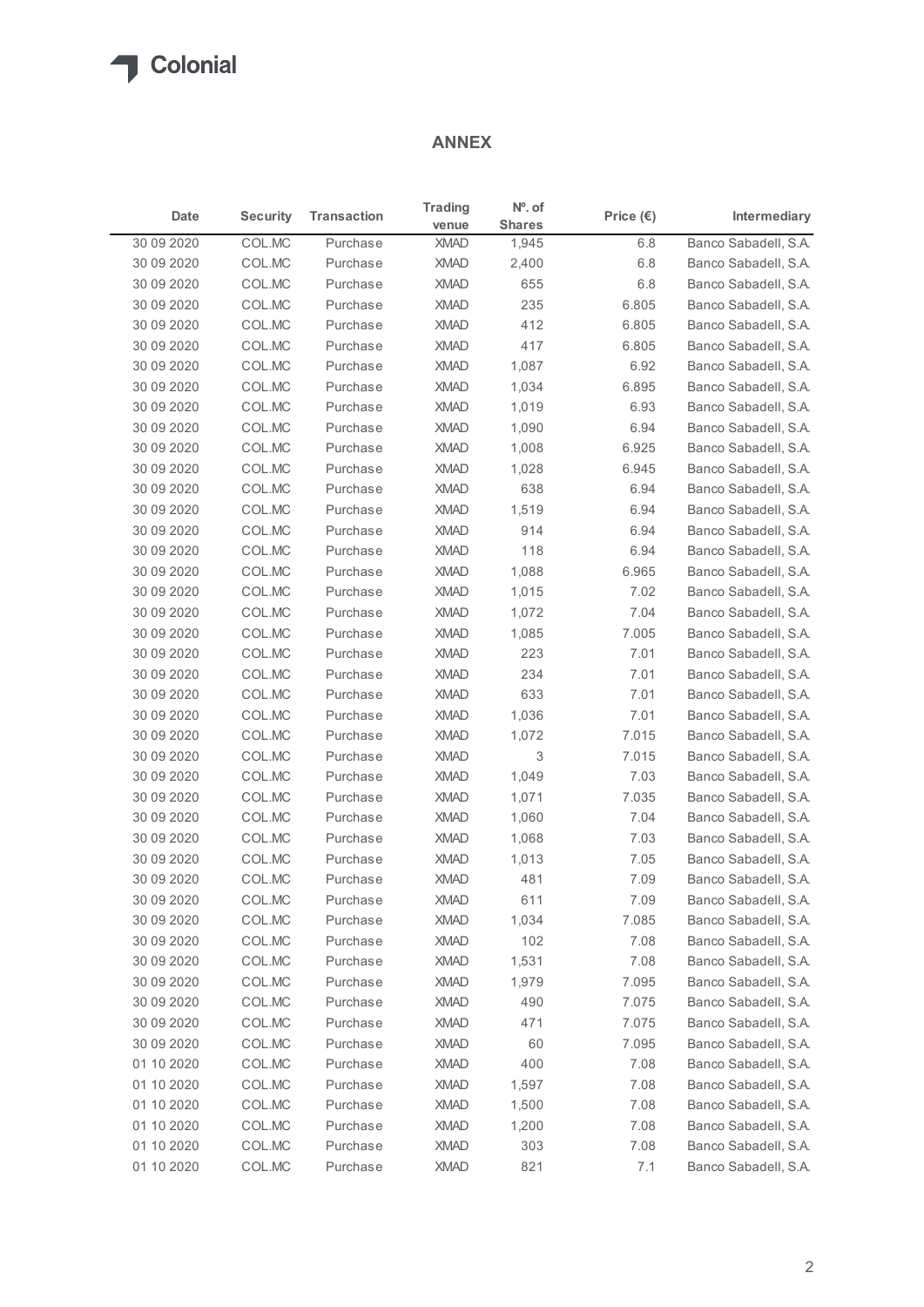

| Date                     | <b>Security</b>  | <b>Transaction</b>   | <b>Trading</b><br>venue    | $No$ . of<br><b>Shares</b> | Price $(\epsilon)$ | Intermediary                                 |
|--------------------------|------------------|----------------------|----------------------------|----------------------------|--------------------|----------------------------------------------|
| 01 10 2020               | COL.MC           | Purchase             | <b>XMAD</b>                | 279                        | 7.1                | Banco Sabadell, S.A.                         |
| 01 10 2020               | COL.MC           | Purchase             | <b>XMAD</b>                | 1,000                      | 7.13               | Banco Sabadell, S.A.                         |
| 01 10 2020               | COL.MC           | Purchase             | <b>XMAD</b>                | 97                         | 7.13               | Banco Sabadell, S.A.                         |
| 01 10 2020               | COL.MC           | Purchase             | <b>XMAD</b>                | 1,078                      | 7.125              | Banco Sabadell, S.A.                         |
| 01 10 2020               | COL.MC           | Purchase             | <b>XMAD</b>                | 757                        | 7.095              | Banco Sabadell, S.A.                         |
| 01 10 2020               | COL.MC           | Purchase             | <b>XMAD</b>                | 332                        | 7.095              | Banco Sabadell, S.A.                         |
| 01 10 2020               | COL.MC           | Purchase             | <b>XMAD</b>                | 268                        | 7.065              | Banco Sabadell, S.A.                         |
| 01 10 2020<br>01 10 2020 | COL.MC<br>COL.MC | Purchase<br>Purchase | <b>XMAD</b><br><b>XMAD</b> | 430<br>350                 | 7.075<br>7.075     | Banco Sabadell, S.A.<br>Banco Sabadell, S.A. |
| 01 10 2020               | COL.MC           | Purchase             | <b>XMAD</b>                | 186                        | 7.095              | Banco Sabadell, S.A.                         |
| 01 10 2020               | COL.MC           | Purchase             | <b>XMAD</b>                | 500                        | 7.095              | Banco Sabadell, S.A.                         |
| 01 10 2020               | COL.MC           | Purchase             | <b>XMAD</b>                | 414                        | 7.095              | Banco Sabadell, S.A.                         |
| 01 10 2020               | COL.MC           | Purchase             | <b>XMAD</b>                | 600                        | 7.1                | Banco Sabadell, S.A.                         |
| 01 10 2020               | COL.MC           | Purchase             | <b>XMAD</b>                | 600                        | 7.1                | Banco Sabadell, S.A.                         |
| 01 10 2020               | COL.MC           | Purchase             | <b>XMAD</b>                | 938                        | 7.1                | Banco Sabadell, S.A.                         |
| 01 10 2020               | COL.MC           | Purchase             | <b>XMAD</b>                | 562                        | 7.1                | Banco Sabadell, S.A.                         |
| 01 10 2020               | COL.MC           | Purchase             | <b>XMAD</b>                | 453                        | 7.1                | Banco Sabadell, S.A.                         |
| 01 10 2020               | COL.MC           | Purchase             | <b>XMAD</b>                | 356                        | 7.06               | Banco Sabadell, S.A.                         |
| 01 10 2020               | COL.MC           | Purchase             | <b>XMAD</b>                | 735                        | 7.06               | Banco Sabadell, S.A.                         |
| 01 10 2020               | COL.MC           | Purchase             | <b>XMAD</b>                | 600                        | 7.095              | Banco Sabadell, S.A.                         |
| 01 10 2020               | COL.MC           | Purchase             | <b>XMAD</b>                | 485                        | 7.095              | Banco Sabadell, S.A.                         |
| 01 10 2020               | COL.MC           | Purchase             | <b>XMAD</b>                | 130                        | 7.175              | Banco Sabadell, S.A.                         |
| 01 10 2020               | COL.MC           | Purchase             | <b>XMAD</b><br><b>XMAD</b> | 500<br>409                 | 7.175<br>7.175     | Banco Sabadell, S.A.                         |
| 01 10 2020<br>01 10 2020 | COL.MC<br>COL.MC | Purchase<br>Purchase | <b>XMAD</b>                | 1,012                      | 7.155              | Banco Sabadell, S.A.<br>Banco Sabadell, S.A. |
| 01 10 2020               | COL.MC           | Purchase             | <b>XMAD</b>                | 216                        | 7.145              | Banco Sabadell, S.A.                         |
| 01 10 2020               | COL.MC           | Purchase             | <b>XMAD</b>                | 829                        | 7.145              | Banco Sabadell, S.A.                         |
| 01 10 2020               | COL.MC           | Purchase             | <b>XMAD</b>                | 1,055                      | 7.2                | Banco Sabadell, S.A.                         |
| 01 10 2020               | COL.MC           | Purchase             | <b>XMAD</b>                | 1,094                      | 7.21               | Banco Sabadell, S.A.                         |
| 01 10 2020               | COL.MC           | Purchase             | <b>XMAD</b>                | 9                          | 7.215              | Banco Sabadell, S.A.                         |
| 01 10 2020               | COL.MC           | Purchase             | <b>XMAD</b>                | 11                         | 7.215              | Banco Sabadell, S.A.                         |
| 01 10 2020               | COL.MC           | Purchase             | <b>XMAD</b>                | $\overline{2}$             | 7.215              | Banco Sabadell, S.A.                         |
| 01 10 2020               | COL.MC           | Purchase             | <b>XMAD</b>                | 484                        | 7.215              | Banco Sabadell, S.A.                         |
| 01 10 2020               | COL.MC           | Purchase             | <b>XMAD</b>                | 500                        | 7.215              | Banco Sabadell, S.A.                         |
| 01 10 2020               | COL.MC           | Purchase             | <b>XMAD</b>                | 400                        | 7.16               | Banco Sabadell, S.A.                         |
| 01 10 2020               | COL.MC           | Purchase             | <b>XMAD</b>                | 600                        | 7.16               | Banco Sabadell, S.A.                         |
| 01 10 2020               | COL.MC           | Purchase             | <b>XMAD</b>                | 15                         | 7.16               | Banco Sabadell, S.A.                         |
| 01 10 2020               | COL.MC           | Purchase             | <b>XMAD</b>                | 807                        | 7.155              | Banco Sabadell, S.A.                         |
| 01 10 2020               | COL.MC           | Purchase             | <b>XMAD</b>                | 163                        | 7.155              | Banco Sabadell, S.A.                         |
| 01 10 2020               | COL.MC           | Purchase             | <b>XMAD</b>                | 87                         | 7.155              | Banco Sabadell, S.A.                         |
| 01 10 2020               | COL.MC           | Purchase<br>Purchase | <b>XMAD</b><br><b>XMAD</b> | 600<br>444                 | 7.155<br>7.155     | Banco Sabadell, S.A.                         |
| 01 10 2020<br>01 10 2020 | COL.MC<br>COL.MC | Purchase             | <b>XMAD</b>                | 25                         | 7.125              | Banco Sabadell, S.A.<br>Banco Sabadell, S.A. |
| 01 10 2020               | COL.MC           | Purchase             | <b>XMAD</b>                | 1,018                      | 7.125              | Banco Sabadell, S.A.                         |
| 01 10 2020               | COL.MC           | Purchase             | <b>XMAD</b>                | 1,047                      | 7.13               | Banco Sabadell, S.A.                         |
| 01 10 2020               | COL.MC           | Purchase             | <b>XMAD</b>                | 1,068                      | 7.13               | Banco Sabadell, S.A.                         |
| 01 10 2020               | COL.MC           | Purchase             | <b>XMAD</b>                | 503                        | 7.145              | Banco Sabadell, S.A.                         |
| 01 10 2020               | COL.MC           | Purchase             | XMAD                       | 11                         | 7.145              | Banco Sabadell, S.A.                         |
|                          | COL.MC           | Purchase             | XMAD                       | 523                        | 7.145              | Banco Sabadell, S.A.                         |
| 01 10 2020               |                  |                      |                            |                            |                    |                                              |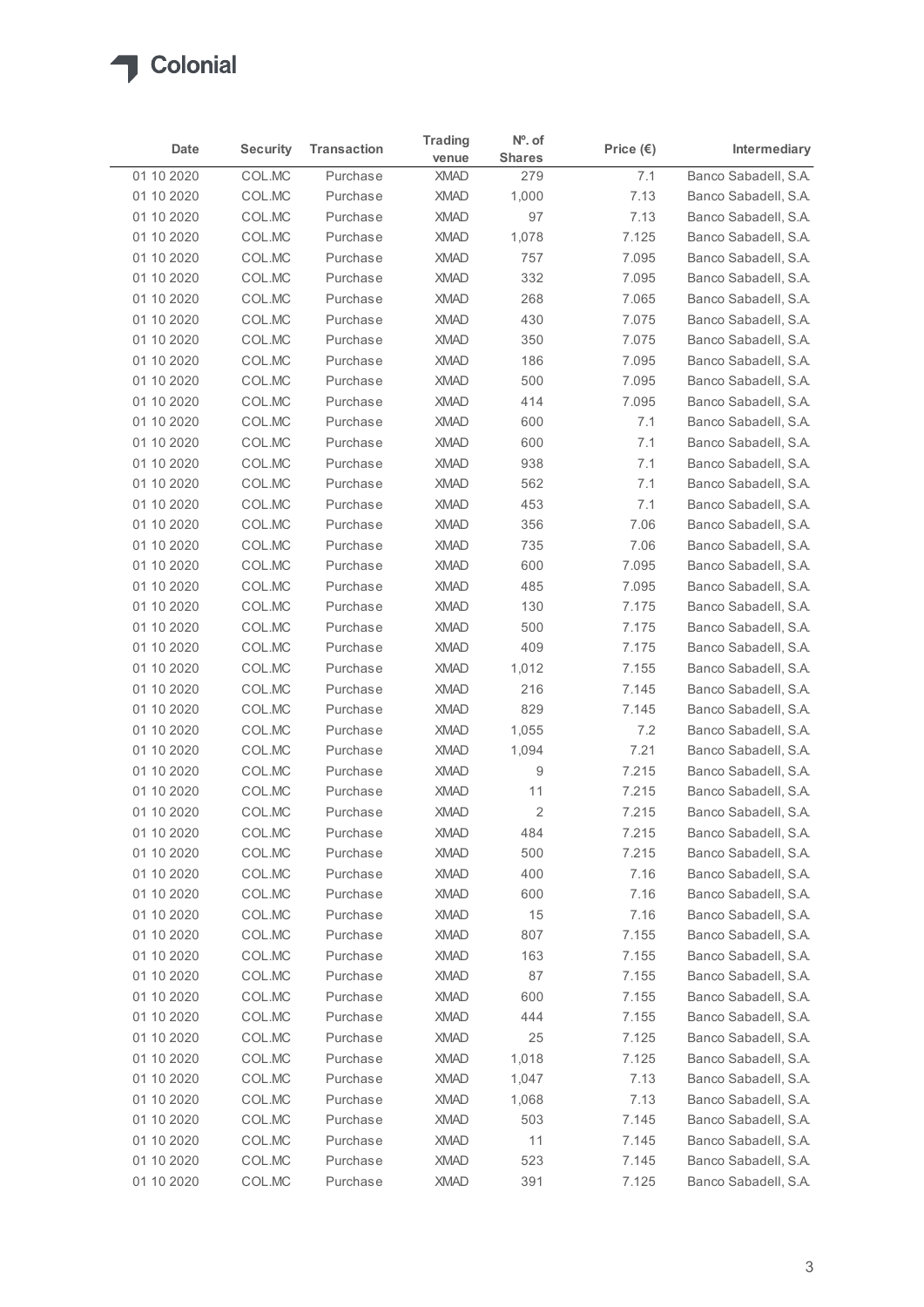

| Intermediary<br>Date<br><b>Shares</b><br>venue<br>7.125<br>Banco Sabadell, S.A.<br>01 10 2020<br>COL.MC<br>Purchase<br><b>XMAD</b><br>618<br>COL.MC<br>7.14<br>Banco Sabadell, S.A.<br>01 10 2020<br>Purchase<br><b>XMAD</b><br>532<br>COL.MC<br>Banco Sabadell, S.A.<br>01 10 2020<br>Purchase<br><b>XMAD</b><br>500<br>7.14<br>COL.MC<br><b>XMAD</b><br>60<br>7.175<br>01 10 2020<br>Purchase<br>Banco Sabadell, S.A.<br>COL.MC<br>Banco Sabadell, S.A.<br>01 10 2020<br>Purchase<br><b>XMAD</b><br>857<br>7.175<br>COL.MC<br>7.175<br>Banco Sabadell, S.A.<br>01 10 2020<br>Purchase<br><b>XMAD</b><br>127<br>01 10 2020<br>COL.MC<br>Purchase<br><b>XMAD</b><br>1,512<br>7.175<br>Banco Sabadell, S.A.<br>76<br>02 10 2020<br>COL.MC<br><b>XMAD</b><br>7.105<br>Banco Sabadell, S.A.<br>Purchase<br>COL.MC<br>7.105<br>02 10 2020<br>Purchase<br><b>XMAD</b><br>4,200<br>Banco Sabadell, S.A.<br>COL.MC<br><b>XMAD</b><br>7.105<br>Banco Sabadell, S.A.<br>02 10 2020<br>Purchase<br>724<br>COL.MC<br>1,071<br>7.165<br>02 10 2020<br>Purchase<br><b>XMAD</b><br>Banco Sabadell, S.A.<br>7.145<br>02 10 2020<br>COL.MC<br>Purchase<br><b>XMAD</b><br>600<br>Banco Sabadell, S.A.<br>COL.MC<br><b>XMAD</b><br>456<br>7.145<br>Banco Sabadell, S.A.<br>02 10 2020<br>Purchase<br>Banco Sabadell, S.A.<br>COLMC<br>7.145<br>02 10 2020<br>Purchase<br><b>XMAD</b><br>466<br>COL.MC<br>7.145<br>02 10 2020<br>Purchase<br><b>XMAD</b><br>569<br>COL.MC<br>1,077<br>7.16<br>02 10 2020<br>Purchase<br><b>XMAD</b><br>COL.MC<br>7.175<br>02 10 2020<br>Purchase<br><b>XMAD</b><br>1,029<br><b>XMAD</b><br>239<br>7.155<br>02 10 2020<br>COL.MC<br>Purchase<br>COL.MC<br>342<br>7.155<br>02 10 2020<br>Purchase<br><b>XMAD</b><br>COL.MC<br>433<br>7.155<br>02 10 2020<br>Purchase<br><b>XMAD</b><br>COL.MC<br>7.205<br>02 10 2020<br>Purchase<br><b>XMAD</b><br>500<br>COL.MC<br>500<br>7.205<br>02 10 2020<br>Purchase<br><b>XMAD</b><br>83<br>7.205<br>02 10 2020<br>COL.MC<br>Purchase<br><b>XMAD</b><br>$\overline{1}$<br>7.205<br>02 10 2020<br>COL.MC<br>Purchase<br><b>XMAD</b><br>COL.MC<br>7.22<br>02 10 2020<br>Purchase<br><b>XMAD</b><br>1,022<br>COL.MC<br>1,010<br>7.205<br>02 10 2020<br>Purchase<br><b>XMAD</b><br>7.19<br>02 10 2020<br>COL.MC<br>Purchase<br><b>XMAD</b><br>1,028<br>COL.MC<br><b>XMAD</b><br>213<br>7.205<br>02 10 2020<br>Purchase<br>COL.MC<br>300<br>7.205<br>02 10 2020<br>Purchase<br><b>XMAD</b><br>COL.MC<br>7.205<br>02 10 2020<br>Purchase<br><b>XMAD</b><br>499<br>7.195<br>02 10 2020<br>COL.MC<br>Purchase<br><b>XMAD</b><br>1,033<br>02 10 2020<br>COL.MC<br>Purchase<br><b>XMAD</b><br>1,048<br>7.18<br><b>XMAD</b><br>488<br>7.175<br>02 10 2020<br>COL.MC<br>Purchase<br>7.175<br>02 10 2020<br>COL.MC<br>Purchase<br><b>XMAD</b><br>582<br>02 10 2020<br>COL.MC<br>Purchase<br><b>XMAD</b><br>1,176<br>7.17<br>02 10 2020<br>COL.MC<br>7.17<br>Purchase<br><b>XMAD</b><br>2,005<br>200<br>7.17<br>02 10 2020<br>COL.MC<br>Purchase<br><b>XMAD</b><br>1,619<br>7.17<br>02 10 2020<br>COL.MC<br>Purchase<br><b>XMAD</b><br>COL.MC<br>207<br>7.175<br>02 10 2020<br>Purchase<br><b>XMAD</b><br>COL.MC<br>7.175<br>02 10 2020<br>Purchase<br><b>XMAD</b><br>500<br>379<br>7.175<br>02 10 2020<br>COL.MC<br>Purchase<br><b>XMAD</b><br>825<br>7.165<br>02 10 2020<br>COL.MC<br><b>XMAD</b><br>Purchase<br>215<br>7.165<br>02 10 2020<br>COL.MC<br>Purchase<br><b>XMAD</b><br>COL.MC<br><b>XMAD</b><br>472<br>7.18<br>02 10 2020<br>Purchase<br>COL.MC<br>200<br>02 10 2020<br>Purchase<br><b>XMAD</b><br>7.18<br>351<br>7.18<br>02 10 2020<br>COL.MC<br>Purchase<br><b>XMAD</b><br>679<br>02 10 2020<br>COL.MC<br><b>XMAD</b><br>7.16<br>Purchase<br>7.16<br>COL.MC<br>XMAD<br>365<br>02 10 2020<br>Purchase<br>Banco Sabadell, S.A.<br>02 10 2020<br>COL.MC<br>Purchase<br>XMAD<br>2,445<br>7.16<br>Banco Sabadell, S.A. |  |                 |                    | <b>Trading</b> | $No$ . of |                    |  |
|------------------------------------------------------------------------------------------------------------------------------------------------------------------------------------------------------------------------------------------------------------------------------------------------------------------------------------------------------------------------------------------------------------------------------------------------------------------------------------------------------------------------------------------------------------------------------------------------------------------------------------------------------------------------------------------------------------------------------------------------------------------------------------------------------------------------------------------------------------------------------------------------------------------------------------------------------------------------------------------------------------------------------------------------------------------------------------------------------------------------------------------------------------------------------------------------------------------------------------------------------------------------------------------------------------------------------------------------------------------------------------------------------------------------------------------------------------------------------------------------------------------------------------------------------------------------------------------------------------------------------------------------------------------------------------------------------------------------------------------------------------------------------------------------------------------------------------------------------------------------------------------------------------------------------------------------------------------------------------------------------------------------------------------------------------------------------------------------------------------------------------------------------------------------------------------------------------------------------------------------------------------------------------------------------------------------------------------------------------------------------------------------------------------------------------------------------------------------------------------------------------------------------------------------------------------------------------------------------------------------------------------------------------------------------------------------------------------------------------------------------------------------------------------------------------------------------------------------------------------------------------------------------------------------------------------------------------------------------------------------------------------------------------------------------------------------------------------------------------------------------------------------------------------------------------------------------------------------------------------------------------------------------------------------------------------------------------------------------------------------------------------------------------------------------------------------------------------------------------------------------------------------------------------------------------------------------------------------------------------------------------------------------------------------------------------------------------------------------------------------------------------------------------------------------------------------------------------------------------------------|--|-----------------|--------------------|----------------|-----------|--------------------|--|
| Banco Sabadell, S.A.<br>Banco Sabadell, S.A.<br>Banco Sabadell, S.A.<br>Banco Sabadell, S.A.<br>Banco Sabadell, S.A.<br>Banco Sabadell, S.A.<br>Banco Sabadell, S.A.<br>Banco Sabadell, S.A.<br>Banco Sabadell, S.A.<br>Banco Sabadell, S.A.<br>Banco Sabadell, S.A.<br>Banco Sabadell, S.A.<br>Banco Sabadell, S.A.<br>Banco Sabadell, S.A.<br>Banco Sabadell, S.A.<br>Banco Sabadell, S.A.<br>Banco Sabadell, S.A.<br>Banco Sabadell, S.A.<br>Banco Sabadell, S.A.<br>Banco Sabadell, S.A.<br>Banco Sabadell, S.A.<br>Banco Sabadell, S.A.<br>Banco Sabadell, S.A.<br>Banco Sabadell, S.A.<br>Banco Sabadell, S.A.<br>Banco Sabadell, S.A.<br>Banco Sabadell, S.A.<br>Banco Sabadell, S.A.<br>Banco Sabadell, S.A.<br>Banco Sabadell, S.A.<br>Banco Sabadell, S.A.<br>Banco Sabadell, S.A.<br>Banco Sabadell, S.A.                                                                                                                                                                                                                                                                                                                                                                                                                                                                                                                                                                                                                                                                                                                                                                                                                                                                                                                                                                                                                                                                                                                                                                                                                                                                                                                                                                                                                                                                                                                                                                                                                                                                                                                                                                                                                                                                                                                                                                                                                                                                                                                                                                                                                                                                                                                                                                                                                                                                                                                                                                                                                                                                                                                                                                                                                                                                                                                                                                                                                                                   |  | <b>Security</b> | <b>Transaction</b> |                |           | Price $(\epsilon)$ |  |
|                                                                                                                                                                                                                                                                                                                                                                                                                                                                                                                                                                                                                                                                                                                                                                                                                                                                                                                                                                                                                                                                                                                                                                                                                                                                                                                                                                                                                                                                                                                                                                                                                                                                                                                                                                                                                                                                                                                                                                                                                                                                                                                                                                                                                                                                                                                                                                                                                                                                                                                                                                                                                                                                                                                                                                                                                                                                                                                                                                                                                                                                                                                                                                                                                                                                                                                                                                                                                                                                                                                                                                                                                                                                                                                                                                                                                                                                        |  |                 |                    |                |           |                    |  |
|                                                                                                                                                                                                                                                                                                                                                                                                                                                                                                                                                                                                                                                                                                                                                                                                                                                                                                                                                                                                                                                                                                                                                                                                                                                                                                                                                                                                                                                                                                                                                                                                                                                                                                                                                                                                                                                                                                                                                                                                                                                                                                                                                                                                                                                                                                                                                                                                                                                                                                                                                                                                                                                                                                                                                                                                                                                                                                                                                                                                                                                                                                                                                                                                                                                                                                                                                                                                                                                                                                                                                                                                                                                                                                                                                                                                                                                                        |  |                 |                    |                |           |                    |  |
|                                                                                                                                                                                                                                                                                                                                                                                                                                                                                                                                                                                                                                                                                                                                                                                                                                                                                                                                                                                                                                                                                                                                                                                                                                                                                                                                                                                                                                                                                                                                                                                                                                                                                                                                                                                                                                                                                                                                                                                                                                                                                                                                                                                                                                                                                                                                                                                                                                                                                                                                                                                                                                                                                                                                                                                                                                                                                                                                                                                                                                                                                                                                                                                                                                                                                                                                                                                                                                                                                                                                                                                                                                                                                                                                                                                                                                                                        |  |                 |                    |                |           |                    |  |
|                                                                                                                                                                                                                                                                                                                                                                                                                                                                                                                                                                                                                                                                                                                                                                                                                                                                                                                                                                                                                                                                                                                                                                                                                                                                                                                                                                                                                                                                                                                                                                                                                                                                                                                                                                                                                                                                                                                                                                                                                                                                                                                                                                                                                                                                                                                                                                                                                                                                                                                                                                                                                                                                                                                                                                                                                                                                                                                                                                                                                                                                                                                                                                                                                                                                                                                                                                                                                                                                                                                                                                                                                                                                                                                                                                                                                                                                        |  |                 |                    |                |           |                    |  |
|                                                                                                                                                                                                                                                                                                                                                                                                                                                                                                                                                                                                                                                                                                                                                                                                                                                                                                                                                                                                                                                                                                                                                                                                                                                                                                                                                                                                                                                                                                                                                                                                                                                                                                                                                                                                                                                                                                                                                                                                                                                                                                                                                                                                                                                                                                                                                                                                                                                                                                                                                                                                                                                                                                                                                                                                                                                                                                                                                                                                                                                                                                                                                                                                                                                                                                                                                                                                                                                                                                                                                                                                                                                                                                                                                                                                                                                                        |  |                 |                    |                |           |                    |  |
|                                                                                                                                                                                                                                                                                                                                                                                                                                                                                                                                                                                                                                                                                                                                                                                                                                                                                                                                                                                                                                                                                                                                                                                                                                                                                                                                                                                                                                                                                                                                                                                                                                                                                                                                                                                                                                                                                                                                                                                                                                                                                                                                                                                                                                                                                                                                                                                                                                                                                                                                                                                                                                                                                                                                                                                                                                                                                                                                                                                                                                                                                                                                                                                                                                                                                                                                                                                                                                                                                                                                                                                                                                                                                                                                                                                                                                                                        |  |                 |                    |                |           |                    |  |
|                                                                                                                                                                                                                                                                                                                                                                                                                                                                                                                                                                                                                                                                                                                                                                                                                                                                                                                                                                                                                                                                                                                                                                                                                                                                                                                                                                                                                                                                                                                                                                                                                                                                                                                                                                                                                                                                                                                                                                                                                                                                                                                                                                                                                                                                                                                                                                                                                                                                                                                                                                                                                                                                                                                                                                                                                                                                                                                                                                                                                                                                                                                                                                                                                                                                                                                                                                                                                                                                                                                                                                                                                                                                                                                                                                                                                                                                        |  |                 |                    |                |           |                    |  |
|                                                                                                                                                                                                                                                                                                                                                                                                                                                                                                                                                                                                                                                                                                                                                                                                                                                                                                                                                                                                                                                                                                                                                                                                                                                                                                                                                                                                                                                                                                                                                                                                                                                                                                                                                                                                                                                                                                                                                                                                                                                                                                                                                                                                                                                                                                                                                                                                                                                                                                                                                                                                                                                                                                                                                                                                                                                                                                                                                                                                                                                                                                                                                                                                                                                                                                                                                                                                                                                                                                                                                                                                                                                                                                                                                                                                                                                                        |  |                 |                    |                |           |                    |  |
|                                                                                                                                                                                                                                                                                                                                                                                                                                                                                                                                                                                                                                                                                                                                                                                                                                                                                                                                                                                                                                                                                                                                                                                                                                                                                                                                                                                                                                                                                                                                                                                                                                                                                                                                                                                                                                                                                                                                                                                                                                                                                                                                                                                                                                                                                                                                                                                                                                                                                                                                                                                                                                                                                                                                                                                                                                                                                                                                                                                                                                                                                                                                                                                                                                                                                                                                                                                                                                                                                                                                                                                                                                                                                                                                                                                                                                                                        |  |                 |                    |                |           |                    |  |
|                                                                                                                                                                                                                                                                                                                                                                                                                                                                                                                                                                                                                                                                                                                                                                                                                                                                                                                                                                                                                                                                                                                                                                                                                                                                                                                                                                                                                                                                                                                                                                                                                                                                                                                                                                                                                                                                                                                                                                                                                                                                                                                                                                                                                                                                                                                                                                                                                                                                                                                                                                                                                                                                                                                                                                                                                                                                                                                                                                                                                                                                                                                                                                                                                                                                                                                                                                                                                                                                                                                                                                                                                                                                                                                                                                                                                                                                        |  |                 |                    |                |           |                    |  |
|                                                                                                                                                                                                                                                                                                                                                                                                                                                                                                                                                                                                                                                                                                                                                                                                                                                                                                                                                                                                                                                                                                                                                                                                                                                                                                                                                                                                                                                                                                                                                                                                                                                                                                                                                                                                                                                                                                                                                                                                                                                                                                                                                                                                                                                                                                                                                                                                                                                                                                                                                                                                                                                                                                                                                                                                                                                                                                                                                                                                                                                                                                                                                                                                                                                                                                                                                                                                                                                                                                                                                                                                                                                                                                                                                                                                                                                                        |  |                 |                    |                |           |                    |  |
|                                                                                                                                                                                                                                                                                                                                                                                                                                                                                                                                                                                                                                                                                                                                                                                                                                                                                                                                                                                                                                                                                                                                                                                                                                                                                                                                                                                                                                                                                                                                                                                                                                                                                                                                                                                                                                                                                                                                                                                                                                                                                                                                                                                                                                                                                                                                                                                                                                                                                                                                                                                                                                                                                                                                                                                                                                                                                                                                                                                                                                                                                                                                                                                                                                                                                                                                                                                                                                                                                                                                                                                                                                                                                                                                                                                                                                                                        |  |                 |                    |                |           |                    |  |
|                                                                                                                                                                                                                                                                                                                                                                                                                                                                                                                                                                                                                                                                                                                                                                                                                                                                                                                                                                                                                                                                                                                                                                                                                                                                                                                                                                                                                                                                                                                                                                                                                                                                                                                                                                                                                                                                                                                                                                                                                                                                                                                                                                                                                                                                                                                                                                                                                                                                                                                                                                                                                                                                                                                                                                                                                                                                                                                                                                                                                                                                                                                                                                                                                                                                                                                                                                                                                                                                                                                                                                                                                                                                                                                                                                                                                                                                        |  |                 |                    |                |           |                    |  |
|                                                                                                                                                                                                                                                                                                                                                                                                                                                                                                                                                                                                                                                                                                                                                                                                                                                                                                                                                                                                                                                                                                                                                                                                                                                                                                                                                                                                                                                                                                                                                                                                                                                                                                                                                                                                                                                                                                                                                                                                                                                                                                                                                                                                                                                                                                                                                                                                                                                                                                                                                                                                                                                                                                                                                                                                                                                                                                                                                                                                                                                                                                                                                                                                                                                                                                                                                                                                                                                                                                                                                                                                                                                                                                                                                                                                                                                                        |  |                 |                    |                |           |                    |  |
|                                                                                                                                                                                                                                                                                                                                                                                                                                                                                                                                                                                                                                                                                                                                                                                                                                                                                                                                                                                                                                                                                                                                                                                                                                                                                                                                                                                                                                                                                                                                                                                                                                                                                                                                                                                                                                                                                                                                                                                                                                                                                                                                                                                                                                                                                                                                                                                                                                                                                                                                                                                                                                                                                                                                                                                                                                                                                                                                                                                                                                                                                                                                                                                                                                                                                                                                                                                                                                                                                                                                                                                                                                                                                                                                                                                                                                                                        |  |                 |                    |                |           |                    |  |
|                                                                                                                                                                                                                                                                                                                                                                                                                                                                                                                                                                                                                                                                                                                                                                                                                                                                                                                                                                                                                                                                                                                                                                                                                                                                                                                                                                                                                                                                                                                                                                                                                                                                                                                                                                                                                                                                                                                                                                                                                                                                                                                                                                                                                                                                                                                                                                                                                                                                                                                                                                                                                                                                                                                                                                                                                                                                                                                                                                                                                                                                                                                                                                                                                                                                                                                                                                                                                                                                                                                                                                                                                                                                                                                                                                                                                                                                        |  |                 |                    |                |           |                    |  |
|                                                                                                                                                                                                                                                                                                                                                                                                                                                                                                                                                                                                                                                                                                                                                                                                                                                                                                                                                                                                                                                                                                                                                                                                                                                                                                                                                                                                                                                                                                                                                                                                                                                                                                                                                                                                                                                                                                                                                                                                                                                                                                                                                                                                                                                                                                                                                                                                                                                                                                                                                                                                                                                                                                                                                                                                                                                                                                                                                                                                                                                                                                                                                                                                                                                                                                                                                                                                                                                                                                                                                                                                                                                                                                                                                                                                                                                                        |  |                 |                    |                |           |                    |  |
|                                                                                                                                                                                                                                                                                                                                                                                                                                                                                                                                                                                                                                                                                                                                                                                                                                                                                                                                                                                                                                                                                                                                                                                                                                                                                                                                                                                                                                                                                                                                                                                                                                                                                                                                                                                                                                                                                                                                                                                                                                                                                                                                                                                                                                                                                                                                                                                                                                                                                                                                                                                                                                                                                                                                                                                                                                                                                                                                                                                                                                                                                                                                                                                                                                                                                                                                                                                                                                                                                                                                                                                                                                                                                                                                                                                                                                                                        |  |                 |                    |                |           |                    |  |
|                                                                                                                                                                                                                                                                                                                                                                                                                                                                                                                                                                                                                                                                                                                                                                                                                                                                                                                                                                                                                                                                                                                                                                                                                                                                                                                                                                                                                                                                                                                                                                                                                                                                                                                                                                                                                                                                                                                                                                                                                                                                                                                                                                                                                                                                                                                                                                                                                                                                                                                                                                                                                                                                                                                                                                                                                                                                                                                                                                                                                                                                                                                                                                                                                                                                                                                                                                                                                                                                                                                                                                                                                                                                                                                                                                                                                                                                        |  |                 |                    |                |           |                    |  |
|                                                                                                                                                                                                                                                                                                                                                                                                                                                                                                                                                                                                                                                                                                                                                                                                                                                                                                                                                                                                                                                                                                                                                                                                                                                                                                                                                                                                                                                                                                                                                                                                                                                                                                                                                                                                                                                                                                                                                                                                                                                                                                                                                                                                                                                                                                                                                                                                                                                                                                                                                                                                                                                                                                                                                                                                                                                                                                                                                                                                                                                                                                                                                                                                                                                                                                                                                                                                                                                                                                                                                                                                                                                                                                                                                                                                                                                                        |  |                 |                    |                |           |                    |  |
|                                                                                                                                                                                                                                                                                                                                                                                                                                                                                                                                                                                                                                                                                                                                                                                                                                                                                                                                                                                                                                                                                                                                                                                                                                                                                                                                                                                                                                                                                                                                                                                                                                                                                                                                                                                                                                                                                                                                                                                                                                                                                                                                                                                                                                                                                                                                                                                                                                                                                                                                                                                                                                                                                                                                                                                                                                                                                                                                                                                                                                                                                                                                                                                                                                                                                                                                                                                                                                                                                                                                                                                                                                                                                                                                                                                                                                                                        |  |                 |                    |                |           |                    |  |
|                                                                                                                                                                                                                                                                                                                                                                                                                                                                                                                                                                                                                                                                                                                                                                                                                                                                                                                                                                                                                                                                                                                                                                                                                                                                                                                                                                                                                                                                                                                                                                                                                                                                                                                                                                                                                                                                                                                                                                                                                                                                                                                                                                                                                                                                                                                                                                                                                                                                                                                                                                                                                                                                                                                                                                                                                                                                                                                                                                                                                                                                                                                                                                                                                                                                                                                                                                                                                                                                                                                                                                                                                                                                                                                                                                                                                                                                        |  |                 |                    |                |           |                    |  |
|                                                                                                                                                                                                                                                                                                                                                                                                                                                                                                                                                                                                                                                                                                                                                                                                                                                                                                                                                                                                                                                                                                                                                                                                                                                                                                                                                                                                                                                                                                                                                                                                                                                                                                                                                                                                                                                                                                                                                                                                                                                                                                                                                                                                                                                                                                                                                                                                                                                                                                                                                                                                                                                                                                                                                                                                                                                                                                                                                                                                                                                                                                                                                                                                                                                                                                                                                                                                                                                                                                                                                                                                                                                                                                                                                                                                                                                                        |  |                 |                    |                |           |                    |  |
|                                                                                                                                                                                                                                                                                                                                                                                                                                                                                                                                                                                                                                                                                                                                                                                                                                                                                                                                                                                                                                                                                                                                                                                                                                                                                                                                                                                                                                                                                                                                                                                                                                                                                                                                                                                                                                                                                                                                                                                                                                                                                                                                                                                                                                                                                                                                                                                                                                                                                                                                                                                                                                                                                                                                                                                                                                                                                                                                                                                                                                                                                                                                                                                                                                                                                                                                                                                                                                                                                                                                                                                                                                                                                                                                                                                                                                                                        |  |                 |                    |                |           |                    |  |
|                                                                                                                                                                                                                                                                                                                                                                                                                                                                                                                                                                                                                                                                                                                                                                                                                                                                                                                                                                                                                                                                                                                                                                                                                                                                                                                                                                                                                                                                                                                                                                                                                                                                                                                                                                                                                                                                                                                                                                                                                                                                                                                                                                                                                                                                                                                                                                                                                                                                                                                                                                                                                                                                                                                                                                                                                                                                                                                                                                                                                                                                                                                                                                                                                                                                                                                                                                                                                                                                                                                                                                                                                                                                                                                                                                                                                                                                        |  |                 |                    |                |           |                    |  |
|                                                                                                                                                                                                                                                                                                                                                                                                                                                                                                                                                                                                                                                                                                                                                                                                                                                                                                                                                                                                                                                                                                                                                                                                                                                                                                                                                                                                                                                                                                                                                                                                                                                                                                                                                                                                                                                                                                                                                                                                                                                                                                                                                                                                                                                                                                                                                                                                                                                                                                                                                                                                                                                                                                                                                                                                                                                                                                                                                                                                                                                                                                                                                                                                                                                                                                                                                                                                                                                                                                                                                                                                                                                                                                                                                                                                                                                                        |  |                 |                    |                |           |                    |  |
|                                                                                                                                                                                                                                                                                                                                                                                                                                                                                                                                                                                                                                                                                                                                                                                                                                                                                                                                                                                                                                                                                                                                                                                                                                                                                                                                                                                                                                                                                                                                                                                                                                                                                                                                                                                                                                                                                                                                                                                                                                                                                                                                                                                                                                                                                                                                                                                                                                                                                                                                                                                                                                                                                                                                                                                                                                                                                                                                                                                                                                                                                                                                                                                                                                                                                                                                                                                                                                                                                                                                                                                                                                                                                                                                                                                                                                                                        |  |                 |                    |                |           |                    |  |
|                                                                                                                                                                                                                                                                                                                                                                                                                                                                                                                                                                                                                                                                                                                                                                                                                                                                                                                                                                                                                                                                                                                                                                                                                                                                                                                                                                                                                                                                                                                                                                                                                                                                                                                                                                                                                                                                                                                                                                                                                                                                                                                                                                                                                                                                                                                                                                                                                                                                                                                                                                                                                                                                                                                                                                                                                                                                                                                                                                                                                                                                                                                                                                                                                                                                                                                                                                                                                                                                                                                                                                                                                                                                                                                                                                                                                                                                        |  |                 |                    |                |           |                    |  |
|                                                                                                                                                                                                                                                                                                                                                                                                                                                                                                                                                                                                                                                                                                                                                                                                                                                                                                                                                                                                                                                                                                                                                                                                                                                                                                                                                                                                                                                                                                                                                                                                                                                                                                                                                                                                                                                                                                                                                                                                                                                                                                                                                                                                                                                                                                                                                                                                                                                                                                                                                                                                                                                                                                                                                                                                                                                                                                                                                                                                                                                                                                                                                                                                                                                                                                                                                                                                                                                                                                                                                                                                                                                                                                                                                                                                                                                                        |  |                 |                    |                |           |                    |  |
|                                                                                                                                                                                                                                                                                                                                                                                                                                                                                                                                                                                                                                                                                                                                                                                                                                                                                                                                                                                                                                                                                                                                                                                                                                                                                                                                                                                                                                                                                                                                                                                                                                                                                                                                                                                                                                                                                                                                                                                                                                                                                                                                                                                                                                                                                                                                                                                                                                                                                                                                                                                                                                                                                                                                                                                                                                                                                                                                                                                                                                                                                                                                                                                                                                                                                                                                                                                                                                                                                                                                                                                                                                                                                                                                                                                                                                                                        |  |                 |                    |                |           |                    |  |
|                                                                                                                                                                                                                                                                                                                                                                                                                                                                                                                                                                                                                                                                                                                                                                                                                                                                                                                                                                                                                                                                                                                                                                                                                                                                                                                                                                                                                                                                                                                                                                                                                                                                                                                                                                                                                                                                                                                                                                                                                                                                                                                                                                                                                                                                                                                                                                                                                                                                                                                                                                                                                                                                                                                                                                                                                                                                                                                                                                                                                                                                                                                                                                                                                                                                                                                                                                                                                                                                                                                                                                                                                                                                                                                                                                                                                                                                        |  |                 |                    |                |           |                    |  |
|                                                                                                                                                                                                                                                                                                                                                                                                                                                                                                                                                                                                                                                                                                                                                                                                                                                                                                                                                                                                                                                                                                                                                                                                                                                                                                                                                                                                                                                                                                                                                                                                                                                                                                                                                                                                                                                                                                                                                                                                                                                                                                                                                                                                                                                                                                                                                                                                                                                                                                                                                                                                                                                                                                                                                                                                                                                                                                                                                                                                                                                                                                                                                                                                                                                                                                                                                                                                                                                                                                                                                                                                                                                                                                                                                                                                                                                                        |  |                 |                    |                |           |                    |  |
|                                                                                                                                                                                                                                                                                                                                                                                                                                                                                                                                                                                                                                                                                                                                                                                                                                                                                                                                                                                                                                                                                                                                                                                                                                                                                                                                                                                                                                                                                                                                                                                                                                                                                                                                                                                                                                                                                                                                                                                                                                                                                                                                                                                                                                                                                                                                                                                                                                                                                                                                                                                                                                                                                                                                                                                                                                                                                                                                                                                                                                                                                                                                                                                                                                                                                                                                                                                                                                                                                                                                                                                                                                                                                                                                                                                                                                                                        |  |                 |                    |                |           |                    |  |
|                                                                                                                                                                                                                                                                                                                                                                                                                                                                                                                                                                                                                                                                                                                                                                                                                                                                                                                                                                                                                                                                                                                                                                                                                                                                                                                                                                                                                                                                                                                                                                                                                                                                                                                                                                                                                                                                                                                                                                                                                                                                                                                                                                                                                                                                                                                                                                                                                                                                                                                                                                                                                                                                                                                                                                                                                                                                                                                                                                                                                                                                                                                                                                                                                                                                                                                                                                                                                                                                                                                                                                                                                                                                                                                                                                                                                                                                        |  |                 |                    |                |           |                    |  |
|                                                                                                                                                                                                                                                                                                                                                                                                                                                                                                                                                                                                                                                                                                                                                                                                                                                                                                                                                                                                                                                                                                                                                                                                                                                                                                                                                                                                                                                                                                                                                                                                                                                                                                                                                                                                                                                                                                                                                                                                                                                                                                                                                                                                                                                                                                                                                                                                                                                                                                                                                                                                                                                                                                                                                                                                                                                                                                                                                                                                                                                                                                                                                                                                                                                                                                                                                                                                                                                                                                                                                                                                                                                                                                                                                                                                                                                                        |  |                 |                    |                |           |                    |  |
|                                                                                                                                                                                                                                                                                                                                                                                                                                                                                                                                                                                                                                                                                                                                                                                                                                                                                                                                                                                                                                                                                                                                                                                                                                                                                                                                                                                                                                                                                                                                                                                                                                                                                                                                                                                                                                                                                                                                                                                                                                                                                                                                                                                                                                                                                                                                                                                                                                                                                                                                                                                                                                                                                                                                                                                                                                                                                                                                                                                                                                                                                                                                                                                                                                                                                                                                                                                                                                                                                                                                                                                                                                                                                                                                                                                                                                                                        |  |                 |                    |                |           |                    |  |
|                                                                                                                                                                                                                                                                                                                                                                                                                                                                                                                                                                                                                                                                                                                                                                                                                                                                                                                                                                                                                                                                                                                                                                                                                                                                                                                                                                                                                                                                                                                                                                                                                                                                                                                                                                                                                                                                                                                                                                                                                                                                                                                                                                                                                                                                                                                                                                                                                                                                                                                                                                                                                                                                                                                                                                                                                                                                                                                                                                                                                                                                                                                                                                                                                                                                                                                                                                                                                                                                                                                                                                                                                                                                                                                                                                                                                                                                        |  |                 |                    |                |           |                    |  |
|                                                                                                                                                                                                                                                                                                                                                                                                                                                                                                                                                                                                                                                                                                                                                                                                                                                                                                                                                                                                                                                                                                                                                                                                                                                                                                                                                                                                                                                                                                                                                                                                                                                                                                                                                                                                                                                                                                                                                                                                                                                                                                                                                                                                                                                                                                                                                                                                                                                                                                                                                                                                                                                                                                                                                                                                                                                                                                                                                                                                                                                                                                                                                                                                                                                                                                                                                                                                                                                                                                                                                                                                                                                                                                                                                                                                                                                                        |  |                 |                    |                |           |                    |  |
|                                                                                                                                                                                                                                                                                                                                                                                                                                                                                                                                                                                                                                                                                                                                                                                                                                                                                                                                                                                                                                                                                                                                                                                                                                                                                                                                                                                                                                                                                                                                                                                                                                                                                                                                                                                                                                                                                                                                                                                                                                                                                                                                                                                                                                                                                                                                                                                                                                                                                                                                                                                                                                                                                                                                                                                                                                                                                                                                                                                                                                                                                                                                                                                                                                                                                                                                                                                                                                                                                                                                                                                                                                                                                                                                                                                                                                                                        |  |                 |                    |                |           |                    |  |
|                                                                                                                                                                                                                                                                                                                                                                                                                                                                                                                                                                                                                                                                                                                                                                                                                                                                                                                                                                                                                                                                                                                                                                                                                                                                                                                                                                                                                                                                                                                                                                                                                                                                                                                                                                                                                                                                                                                                                                                                                                                                                                                                                                                                                                                                                                                                                                                                                                                                                                                                                                                                                                                                                                                                                                                                                                                                                                                                                                                                                                                                                                                                                                                                                                                                                                                                                                                                                                                                                                                                                                                                                                                                                                                                                                                                                                                                        |  |                 |                    |                |           |                    |  |
|                                                                                                                                                                                                                                                                                                                                                                                                                                                                                                                                                                                                                                                                                                                                                                                                                                                                                                                                                                                                                                                                                                                                                                                                                                                                                                                                                                                                                                                                                                                                                                                                                                                                                                                                                                                                                                                                                                                                                                                                                                                                                                                                                                                                                                                                                                                                                                                                                                                                                                                                                                                                                                                                                                                                                                                                                                                                                                                                                                                                                                                                                                                                                                                                                                                                                                                                                                                                                                                                                                                                                                                                                                                                                                                                                                                                                                                                        |  |                 |                    |                |           |                    |  |
|                                                                                                                                                                                                                                                                                                                                                                                                                                                                                                                                                                                                                                                                                                                                                                                                                                                                                                                                                                                                                                                                                                                                                                                                                                                                                                                                                                                                                                                                                                                                                                                                                                                                                                                                                                                                                                                                                                                                                                                                                                                                                                                                                                                                                                                                                                                                                                                                                                                                                                                                                                                                                                                                                                                                                                                                                                                                                                                                                                                                                                                                                                                                                                                                                                                                                                                                                                                                                                                                                                                                                                                                                                                                                                                                                                                                                                                                        |  |                 |                    |                |           |                    |  |
|                                                                                                                                                                                                                                                                                                                                                                                                                                                                                                                                                                                                                                                                                                                                                                                                                                                                                                                                                                                                                                                                                                                                                                                                                                                                                                                                                                                                                                                                                                                                                                                                                                                                                                                                                                                                                                                                                                                                                                                                                                                                                                                                                                                                                                                                                                                                                                                                                                                                                                                                                                                                                                                                                                                                                                                                                                                                                                                                                                                                                                                                                                                                                                                                                                                                                                                                                                                                                                                                                                                                                                                                                                                                                                                                                                                                                                                                        |  |                 |                    |                |           |                    |  |
|                                                                                                                                                                                                                                                                                                                                                                                                                                                                                                                                                                                                                                                                                                                                                                                                                                                                                                                                                                                                                                                                                                                                                                                                                                                                                                                                                                                                                                                                                                                                                                                                                                                                                                                                                                                                                                                                                                                                                                                                                                                                                                                                                                                                                                                                                                                                                                                                                                                                                                                                                                                                                                                                                                                                                                                                                                                                                                                                                                                                                                                                                                                                                                                                                                                                                                                                                                                                                                                                                                                                                                                                                                                                                                                                                                                                                                                                        |  |                 |                    |                |           |                    |  |
|                                                                                                                                                                                                                                                                                                                                                                                                                                                                                                                                                                                                                                                                                                                                                                                                                                                                                                                                                                                                                                                                                                                                                                                                                                                                                                                                                                                                                                                                                                                                                                                                                                                                                                                                                                                                                                                                                                                                                                                                                                                                                                                                                                                                                                                                                                                                                                                                                                                                                                                                                                                                                                                                                                                                                                                                                                                                                                                                                                                                                                                                                                                                                                                                                                                                                                                                                                                                                                                                                                                                                                                                                                                                                                                                                                                                                                                                        |  |                 |                    |                |           |                    |  |
| 02 10 2020<br>COLMC<br><b>XMAD</b><br>457<br>7.16<br>Purchase<br>Banco Sabadell, S.A.                                                                                                                                                                                                                                                                                                                                                                                                                                                                                                                                                                                                                                                                                                                                                                                                                                                                                                                                                                                                                                                                                                                                                                                                                                                                                                                                                                                                                                                                                                                                                                                                                                                                                                                                                                                                                                                                                                                                                                                                                                                                                                                                                                                                                                                                                                                                                                                                                                                                                                                                                                                                                                                                                                                                                                                                                                                                                                                                                                                                                                                                                                                                                                                                                                                                                                                                                                                                                                                                                                                                                                                                                                                                                                                                                                                  |  |                 |                    |                |           |                    |  |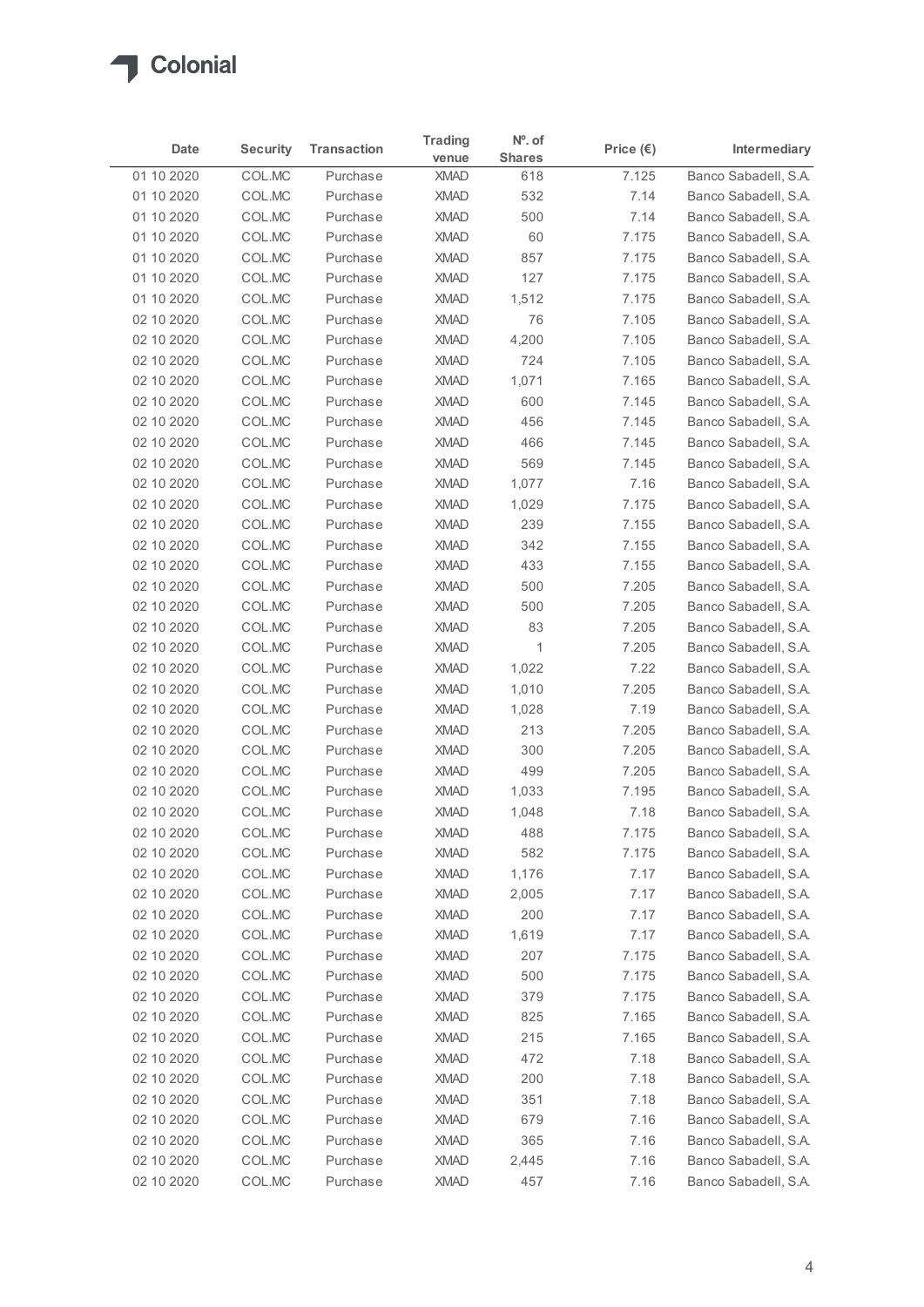

| Date                     | <b>Security</b>  | <b>Transaction</b>   | <b>Trading</b>             | $No$ . of      | Price $(\epsilon)$ | Intermediary                                 |
|--------------------------|------------------|----------------------|----------------------------|----------------|--------------------|----------------------------------------------|
|                          |                  | Purchase             | venue                      | <b>Shares</b>  |                    | Banco Sabadell, S.A.                         |
| 02 10 2020<br>02 10 2020 | COL.MC<br>COL.MC | Purchase             | <b>XMAD</b><br><b>XMAD</b> | 600<br>500     | 7.16<br>7.16       | Banco Sabadell, S.A.                         |
| 02 10 2020               | COL.MC           | Purchase             | <b>XMAD</b>                | 998            | 7.16               | Banco Sabadell, S.A.                         |
| 02 10 2020               | COL.MC           | Purchase             | <b>XMAD</b>                | 383            | 7.165              | Banco Sabadell, S.A.                         |
| 02 10 2020               | COL.MC           | Purchase             | <b>XMAD</b>                | 34             | 7.175              | Banco Sabadell, S.A.                         |
| 02 10 2020               | COL.MC           | Purchase             | <b>XMAD</b>                | 612            | 7.18               | Banco Sabadell, S.A.                         |
| 02 10 2020               | COL.MC           | Purchase             | <b>XMAD</b>                | 82             | 7.175              | Banco Sabadell, S.A.                         |
| 02 10 2020<br>02 10 2020 | COL.MC<br>COL.MC | Purchase<br>Purchase | <b>XMAD</b><br><b>XMAD</b> | 277<br>667     | 7.195<br>7.195     | Banco Sabadell, S.A.<br>Banco Sabadell, S.A. |
| 02 10 2020               | COL.MC           | Purchase             | <b>XMAD</b>                | 326            | 7.165              | Banco Sabadell, S.A.                         |
| 02 10 2020               | COL.MC           | Purchase             | <b>XMAD</b>                | 753            | 7.165              | Banco Sabadell, S.A.                         |
| 02 10 2020               | COL.MC           | Purchase             | <b>XMAD</b>                | 549            | 7.155              | Banco Sabadell, S.A.                         |
| 02 10 2020               | COL.MC           | Purchase             | <b>XMAD</b>                | 500            | 7.16               | Banco Sabadell, S.A.                         |
| 02 10 2020               | COL.MC           | Purchase             | XMAD                       | 100            | 7.16               | Banco Sabadell, S.A.                         |
| 02 10 2020               | COL.MC           | Purchase             | <b>XMAD</b>                | 792            | 7.16               | Banco Sabadell, S.A.                         |
| 02 10 2020<br>02 10 2020 | COL.MC<br>COL.MC | Purchase<br>Purchase | XMAD<br><b>XMAD</b>        | 200<br>600     | 7.16<br>7.16       | Banco Sabadell, S.A.<br>Banco Sabadell, S.A. |
| 02 10 2020               | COL.MC           | Purchase             | <b>XMAD</b>                | 437            | 7.16               | Banco Sabadell, S.A.                         |
| 02 10 2020               | COL.MC           | Purchase             | <b>XMAD</b>                | 1,046          | 7.175              | Banco Sabadell, S.A.                         |
| 02 10 2020               | COL.MC           | Purchase             | <b>XMAD</b>                | 500            | 7.16               | Banco Sabadell, S.A.                         |
| 02 10 2020               | COL.MC           | Purchase             | <b>XMAD</b>                | 500            | 7.16               | Banco Sabadell, S.A.                         |
| 02 10 2020               | COL.MC           | Purchase             | XMAD                       | 70             | 7.16               | Banco Sabadell, S.A.                         |
| 02 10 2020               | COL.MC           | Purchase             | <b>XMAD</b>                | 1,004          | 7.175              | Banco Sabadell, S.A.                         |
| 02 10 2020<br>02 10 2020 | COL.MC<br>COL.MC | Purchase<br>Purchase | <b>XMAD</b><br><b>XMAD</b> | 1,064<br>1,017 | 7.205<br>7.205     | Banco Sabadell, S.A.<br>Banco Sabadell, S.A. |
| 02 10 2020               | COL.MC           | Purchase             | <b>XMAD</b>                | 531            | 7.2                | Banco Sabadell, S.A.                         |
| 02 10 2020               | COL.MC           | Purchase             | <b>XMAD</b>                | 529            | 7.2                | Banco Sabadell, S.A.                         |
| 02 10 2020               | COL.MC           | Purchase             | <b>XMAD</b>                | 1,056          | 7.2                | Banco Sabadell, S.A.                         |
| 02 10 2020               | COL.MC           | Purchase             | <b>XMAD</b>                | 1,088          | 7.205              | Banco Sabadell, S.A.                         |
| 02 10 2020               | COL.MC           | Purchase             | <b>XMAD</b>                | 1,096          | 7.23               | Banco Sabadell, S.A.                         |
| 02 10 2020               | COL.MC           | Purchase             | <b>XMAD</b>                | 405            | 7.24               | Banco Sabadell, S.A.                         |
| 05 10 2020               | COL.MC           | Purchase             | <b>XMAD</b>                | 2,164          | 7.285              | Banco Sabadell, S.A.                         |
| 05 10 2020               | COL.MC           | Purchase             | <b>XMAD</b>                | 1,085          | 7.305              | Banco Sabadell, S.A.                         |
| 05 10 2020<br>05 10 2020 | COL.MC<br>COL.MC | Purchase<br>Purchase | <b>XMAD</b><br>XMAD        | 1,029<br>1,063 | 7.285<br>7.275     | Banco Sabadell, S.A.<br>Banco Sabadell, S.A. |
| 05 10 2020               | COL.MC           | Purchase             | <b>XMAD</b>                | 1,072          | 7.27               | Banco Sabadell, S.A.                         |
| 05 10 2020               | COL.MC           | Purchase             | <b>XMAD</b>                | 1,044          | 7.27               | Banco Sabadell, S.A.                         |
| 05 10 2020               | COL.MC           | Purchase             | <b>XMAD</b>                | 220            | 7.285              | Banco Sabadell, S.A.                         |
| 05 10 2020               | COL.MC           | Purchase             | XMAD                       | 831            | 7.285              | Banco Sabadell, S.A.                         |
| 05 10 2020               | COL.MC           | Purchase             | <b>XMAD</b>                | 1,026          | 7.28               | Banco Sabadell, S.A.                         |
| 05 10 2020               | COL.MC           | Purchase             | <b>XMAD</b>                | 1,067          | 7.275              | Banco Sabadell, S.A.                         |
| 05 10 2020               | COL.MC           | Purchase             | <b>XMAD</b>                | 1,005          | 7.3                | Banco Sabadell, S.A.                         |
| 05 10 2020<br>05 10 2020 | COL.MC           | Purchase             | <b>XMAD</b>                | 3              | 7.29               | Banco Sabadell, S.A.                         |
| 05 10 2020               | COL.MC<br>COL.MC | Purchase<br>Purchase | <b>XMAD</b><br><b>XMAD</b> | 1,014<br>1,014 | 7.29<br>7.26       | Banco Sabadell, S.A.<br>Banco Sabadell, S.A. |
| 05 10 2020               | COL.MC           | Purchase             | <b>XMAD</b>                | 1,053          | 7.275              | Banco Sabadell, S.A.                         |
| 05 10 2020               | COL.MC           | Purchase             | <b>XMAD</b>                | 805            | 7.285              | Banco Sabadell, S.A.                         |
| 05 10 2020               | COL.MC           | Purchase             | <b>XMAD</b>                | 250            | 7.285              | Banco Sabadell, S.A.                         |
| 05 10 2020               | COL.MC           | Purchase             | <b>XMAD</b>                | $\mathbf{1}$   | 7.285              | Banco Sabadell, S.A.                         |
|                          | COL.MC           | Purchase             | <b>XMAD</b>                | 1,048          | 7.28               | Banco Sabadell, S.A.                         |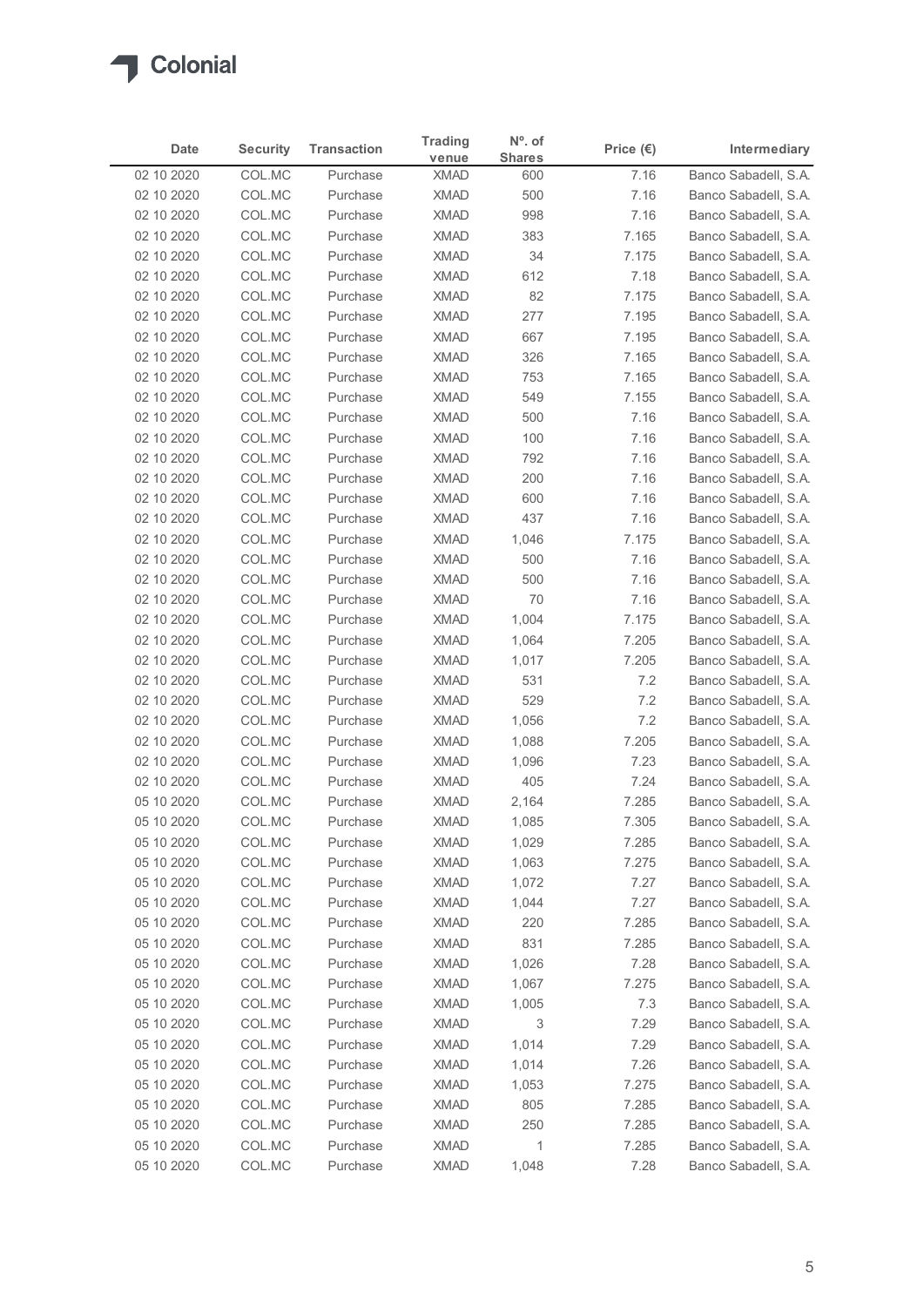

| Date                     | <b>Security</b>  | <b>Transaction</b>   | <b>Trading</b>             | $No$ . of     | Price $(\epsilon)$ | Intermediary                                 |
|--------------------------|------------------|----------------------|----------------------------|---------------|--------------------|----------------------------------------------|
|                          |                  |                      | venue                      | <b>Shares</b> |                    |                                              |
| 05 10 2020               | COL.MC           | Purchase             | <b>XMAD</b>                | 1,043         | 7.295              | Banco Sabadell, S.A.                         |
| 05 10 2020               | COL.MC           | Purchase             | <b>XMAD</b><br><b>XMAD</b> | 1,064<br>201  | $7.3$              | Banco Sabadell, S.A.<br>Banco Sabadell, S.A. |
| 05 10 2020<br>05 10 2020 | COL.MC<br>COL.MC | Purchase<br>Purchase | <b>XMAD</b>                | 860           | 7.295<br>7.295     | Banco Sabadell, S.A.                         |
| 05 10 2020               | COL.MC           | Purchase             | <b>XMAD</b>                | 1,073         | 7.315              | Banco Sabadell, S.A.                         |
| 05 10 2020               | COL.MC           | Purchase             | <b>XMAD</b>                | 1,057         | 7.28               | Banco Sabadell, S.A.                         |
| 05 10 2020               | COL.MC           | Purchase             | <b>XMAD</b>                | 1,027         | 7.28               | Banco Sabadell, S.A.                         |
| 05 10 2020               | COL.MC           | Purchase             | <b>XMAD</b>                | 1,063         | 7.28               | Banco Sabadell, S.A.                         |
| 05 10 2020               | COL.MC           | Purchase             | <b>XMAD</b>                | 160           | 7.28               | Banco Sabadell, S.A.                         |
| 05 10 2020               | COL.MC           | Purchase             | <b>XMAD</b>                | 213           | 7.28               | Banco Sabadell, S.A.                         |
| 05 10 2020               | COL.MC           | Purchase             | <b>XMAD</b>                | 583           | 7.28               | Banco Sabadell, S.A.                         |
| 05 10 2020               | COL.MC           | Purchase             | <b>XMAD</b>                | 84            | 7.28               | Banco Sabadell, S.A.                         |
| 05 10 2020               | COL.MC           | Purchase             | <b>XMAD</b>                | 1,067         | 7.28               | Banco Sabadell, S.A.                         |
| 05 10 2020               | COL.MC           | Purchase             | <b>XMAD</b>                | 280           | 7.28               | Banco Sabadell, S.A.                         |
| 05 10 2020               | COL.MC           | Purchase             | <b>XMAD</b>                | 420           | 7.28               | Banco Sabadell, S.A.                         |
| 05 10 2020               | COL.MC           | Purchase             | <b>XMAD</b>                | 377           | 7.28               | Banco Sabadell, S.A.                         |
| 05 10 2020               | COL.MC           | Purchase             | <b>XMAD</b>                | 1,038         | 7.26               | Banco Sabadell, S.A.                         |
| 05 10 2020               | COL.MC           | Purchase             | <b>XMAD</b>                | 254           | 7.25               | Banco Sabadell, S.A.                         |
| 05 10 2020               | COL.MC           | Purchase             | <b>XMAD</b>                | 784           | 7.25               | Banco Sabadell, S.A.                         |
| 05 10 2020               | COL.MC           | Purchase             | <b>XMAD</b>                | 647           | 7.25               | Banco Sabadell, S.A.                         |
| 05 10 2020               | COL.MC           | Purchase             | <b>XMAD</b>                | 450           | 7.25               | Banco Sabadell, S.A.                         |
| 05 10 2020               | COL.MC           | Purchase             | <b>XMAD</b>                | 358           | 7.25               | Banco Sabadell, S.A.                         |
| 05 10 2020               | COL.MC           | Purchase             | <b>XMAD</b>                | 664           | 7.25               | Banco Sabadell, S.A.                         |
| 05 10 2020               | COL.MC           | Purchase             | <b>XMAD</b>                | 186           | 7.27               | Banco Sabadell, S.A.                         |
| 05 10 2020               | COL.MC           | Purchase             | <b>XMAD</b>                | 865           | 7.27               | Banco Sabadell, S.A.                         |
| 05 10 2020               | COL.MC           | Purchase             | <b>XMAD</b>                | 500           | 7.26               | Banco Sabadell, S.A.                         |
| 05 10 2020               | COL.MC           | Purchase             | <b>XMAD</b>                | 557           | 7.26               | Banco Sabadell, S.A.                         |
| 05 10 2020               | COL.MC           | Purchase             | <b>XMAD</b>                | 1,331         | 7.295              | Banco Sabadell, S.A.                         |
| 06 10 2020               | COL.MC           | Purchase             | <b>XMAD</b>                | 345           | 7.305              | Banco Sabadell, S.A.                         |
|                          |                  |                      |                            |               |                    |                                              |
| 06 10 2020               | COL.MC           | Purchase             | <b>XMAD</b>                | 346           | 7.305              | Banco Sabadell, S.A.                         |
| 06 10 2020               | COL.MC           | Purchase             | <b>XMAD</b>                | 376           | 7.28               | Banco Sabadell, S.A.                         |
| 06 10 2020               | COL.MC           | Purchase             | <b>XMAD</b><br><b>XMAD</b> | 247           | 7.315<br>7.345     | Banco Sabadell, S.A.                         |
| 06 10 2020<br>06 10 2020 | COL.MC           | Purchase             |                            | 201           |                    | Banco Sabadell, S.A.                         |
|                          | COL.MC           | Purchase             | <b>XMAD</b>                | 234           | 7.345              | Banco Sabadell, S.A.                         |
| 06 10 2020               | COL.MC           | Purchase             | <b>XMAD</b>                | 249           | 7.37               | Banco Sabadell, S.A.                         |
| 06 10 2020               | COL.MC           | Purchase             | <b>XMAD</b>                | 39            | 7.37               | Banco Sabadell, S.A.                         |
| 06 10 2020               | COL.MC           | Purchase             | <b>XMAD</b>                | 313           | 7.37               | Banco Sabadell, S.A.                         |
| 06 10 2020               | COL.MC           | Purchase             | <b>XMAD</b>                | 239           | 7.37               | Banco Sabadell, S.A.                         |
| 06 10 2020               | COL.MC           | Purchase             | <b>XMAD</b>                | 322           | 7.38               | Banco Sabadell, S.A.                         |
| 06 10 2020               | COL.MC           | Purchase             | <b>XMAD</b>                | 495           | 7.38               | Banco Sabadell, S.A.                         |
| 06 10 2020               | COL.MC           | Purchase             | <b>XMAD</b>                | 188           | 7.355              | Banco Sabadell, S.A.                         |
| 06 10 2020               | COL.MC           | Purchase             | <b>XMAD</b>                | 280           | 7.335              | Banco Sabadell, S.A.                         |
| 06 10 2020               | COL.MC           | Purchase             | <b>XMAD</b>                | 265           | 7.355              | Banco Sabadell, S.A.                         |
| 06 10 2020               | COL.MC           | Purchase             | <b>XMAD</b>                | 281           | 7.35               | Banco Sabadell, S.A.                         |
| 06 10 2020               | COL.MC           | Purchase             | <b>XMAD</b>                | 430           | 7.35               | Banco Sabadell, S.A.                         |
| 06 10 2020               | COL.MC           | Purchase             | <b>XMAD</b>                | 95            | 7.34               | Banco Sabadell, S.A.                         |
| 06 10 2020               | COL.MC           | Purchase             | <b>XMAD</b>                | 252           | 7.345              | Banco Sabadell, S.A.                         |
| 06 10 2020               | COLMC            | Purchase             | XMAD                       | 65            | 7.34               | Banco Sabadell, S.A.                         |
|                          | COL.MC           | Purchase             | <b>XMAD</b>                | 500           | 7.32               |                                              |
| 06 10 2020               |                  |                      |                            |               |                    | Banco Sabadell, S.A.                         |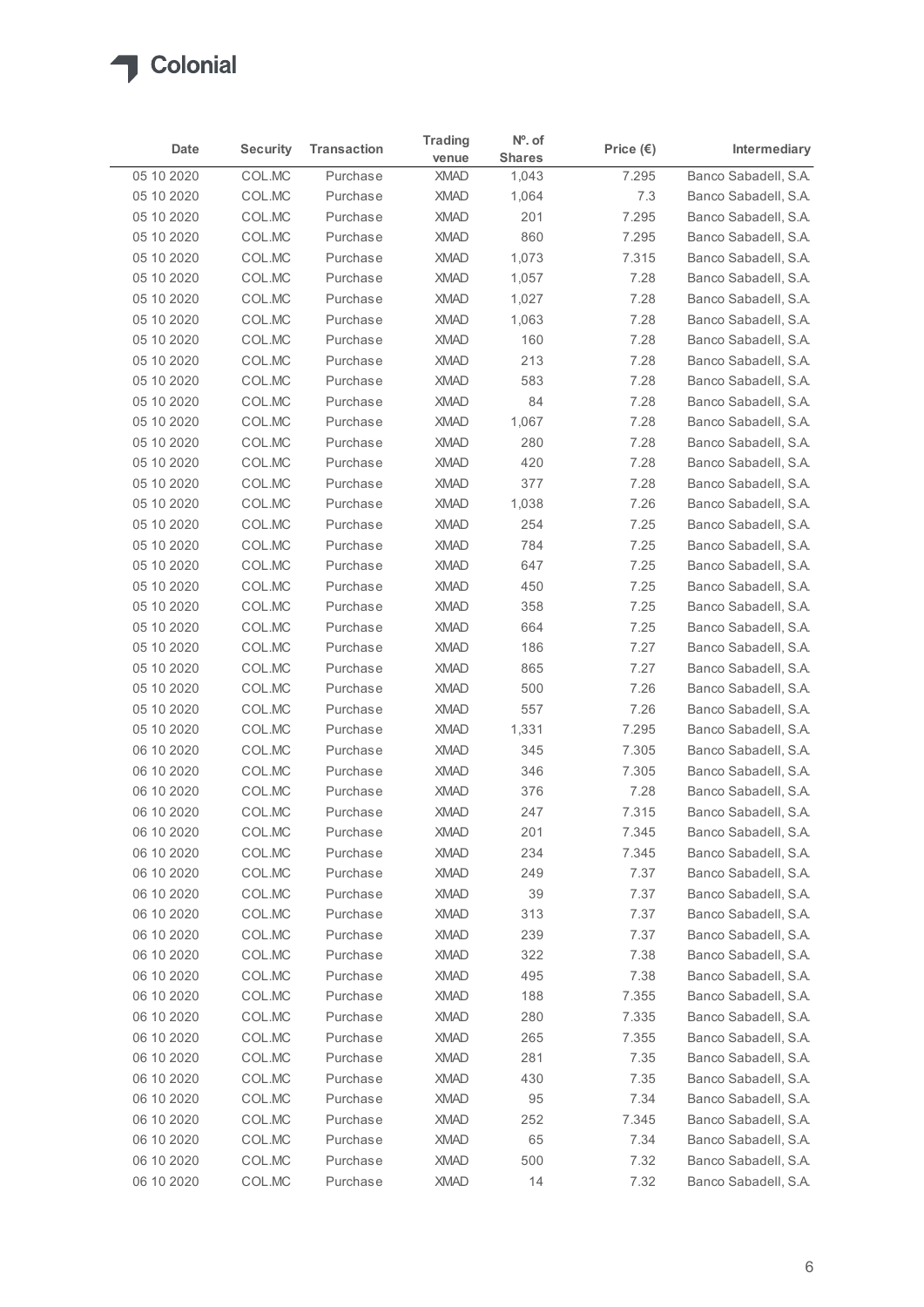

| Date<br>06 10 2020<br>06 10 2020<br>06 10 2020<br>06 10 2020<br>06 10 2020<br>06 10 2020<br>06 10 2020<br>06 10 2020<br>06 10 2020<br>06 10 2020<br>06 10 2020<br>06 10 2020<br>06 10 2020 | <b>Security</b><br>COL.MC<br>COL.MC<br>COL.MC<br>COL.MC<br>COL.MC<br>COL.MC<br>COL.MC<br>COL.MC<br>COL.MC<br>COL.MC | <b>Transaction</b><br>Purchase<br>Purchase<br>Purchase<br>Purchase<br>Purchase<br>Purchase<br>Purchase | <b>Trading</b><br>venue<br><b>XMAD</b><br><b>XMAD</b><br><b>XMAD</b><br><b>XMAD</b> | Nº. of<br><b>Shares</b><br>32<br>250<br>206 | Price $(\epsilon)$<br>7.325 | Intermediary<br>Banco Sabadell, S.A.         |
|--------------------------------------------------------------------------------------------------------------------------------------------------------------------------------------------|---------------------------------------------------------------------------------------------------------------------|--------------------------------------------------------------------------------------------------------|-------------------------------------------------------------------------------------|---------------------------------------------|-----------------------------|----------------------------------------------|
|                                                                                                                                                                                            |                                                                                                                     |                                                                                                        |                                                                                     |                                             |                             |                                              |
|                                                                                                                                                                                            |                                                                                                                     |                                                                                                        |                                                                                     |                                             |                             |                                              |
|                                                                                                                                                                                            |                                                                                                                     |                                                                                                        |                                                                                     |                                             | 7.31<br>7.325               | Banco Sabadell, S.A.<br>Banco Sabadell, S.A. |
|                                                                                                                                                                                            |                                                                                                                     |                                                                                                        |                                                                                     | 285                                         | 7.315                       | Banco Sabadell, S.A.                         |
|                                                                                                                                                                                            |                                                                                                                     |                                                                                                        | <b>XMAD</b>                                                                         | 63                                          | 7.305                       | Banco Sabadell, S.A.                         |
|                                                                                                                                                                                            |                                                                                                                     |                                                                                                        | <b>XMAD</b>                                                                         | 290                                         | 7.325                       | Banco Sabadell, S.A.                         |
|                                                                                                                                                                                            |                                                                                                                     |                                                                                                        | <b>XMAD</b>                                                                         | 343                                         | 7.335                       | Banco Sabadell, S.A.                         |
|                                                                                                                                                                                            |                                                                                                                     | Purchase                                                                                               | <b>XMAD</b>                                                                         | 276                                         | 7.33                        | Banco Sabadell, S.A.                         |
|                                                                                                                                                                                            |                                                                                                                     | Purchase                                                                                               | <b>XMAD</b>                                                                         | 303                                         | 7.32                        | Banco Sabadell, S.A.                         |
|                                                                                                                                                                                            |                                                                                                                     | Purchase                                                                                               | <b>XMAD</b>                                                                         | 400                                         | 7.33                        | Banco Sabadell, S.A.                         |
|                                                                                                                                                                                            | COL.MC                                                                                                              | Purchase                                                                                               | <b>XMAD</b>                                                                         | 508                                         | 7.325                       | Banco Sabadell, S.A.                         |
|                                                                                                                                                                                            | COL.MC                                                                                                              | Purchase                                                                                               | <b>XMAD</b>                                                                         | 493                                         | 7.325                       | Banco Sabadell, S.A.                         |
|                                                                                                                                                                                            | COL.MC<br>COL.MC                                                                                                    | Purchase<br>Purchase                                                                                   | <b>XMAD</b><br><b>XMAD</b>                                                          | 1,098<br>1,055                              | 7.315<br>7.32               | Banco Sabadell, S.A.<br>Banco Sabadell, S.A. |
| 06 10 2020<br>06 10 2020                                                                                                                                                                   | COL.MC                                                                                                              | Purchase                                                                                               | XMAD                                                                                | 1,068                                       | 7.32                        | Banco Sabadell, S.A.                         |
| 06 10 2020                                                                                                                                                                                 | COL.MC                                                                                                              | Purchase                                                                                               | <b>XMAD</b>                                                                         | $\mathbf{1}$                                | 7.32                        | Banco Sabadell, S.A.                         |
| 06 10 2020                                                                                                                                                                                 | COL.MC                                                                                                              | Purchase                                                                                               | <b>XMAD</b>                                                                         | 200                                         | 7.32                        | Banco Sabadell, S.A.                         |
| 06 10 2020                                                                                                                                                                                 | COL.MC                                                                                                              | Purchase                                                                                               | <b>XMAD</b>                                                                         | 817                                         | 7.32                        | Banco Sabadell, S.A.                         |
| 06 10 2020                                                                                                                                                                                 | COL.MC                                                                                                              | Purchase                                                                                               | <b>XMAD</b>                                                                         | 647                                         | 7.34                        | Banco Sabadell, S.A.                         |
| 06 10 2020                                                                                                                                                                                 | COL.MC                                                                                                              | Purchase                                                                                               | <b>XMAD</b>                                                                         | 382                                         | 7.34                        | Banco Sabadell, S.A.                         |
| 06 10 2020                                                                                                                                                                                 | COL.MC                                                                                                              | Purchase                                                                                               | <b>XMAD</b>                                                                         | 1,040                                       | 7.32                        | Banco Sabadell, S.A.                         |
| 06 10 2020                                                                                                                                                                                 | COL.MC                                                                                                              | Purchase                                                                                               | <b>XMAD</b>                                                                         | 1,086                                       | 7.32                        | Banco Sabadell, S.A.                         |
| 06 10 2020                                                                                                                                                                                 | COL.MC                                                                                                              | Purchase                                                                                               | <b>XMAD</b>                                                                         | 1,043                                       | 7.335                       | Banco Sabadell, S.A.                         |
| 06 10 2020<br>06 10 2020                                                                                                                                                                   | COL.MC<br>COL.MC                                                                                                    | Purchase<br>Purchase                                                                                   | <b>XMAD</b><br><b>XMAD</b>                                                          | 56<br>1,014                                 | 7.335<br>7.34               | Banco Sabadell, S.A.<br>Banco Sabadell, S.A. |
| 06 10 2020                                                                                                                                                                                 | COL.MC                                                                                                              | Purchase                                                                                               | <b>XMAD</b>                                                                         | 702                                         | 7.335                       | Banco Sabadell, S.A.                         |
| 06 10 2020                                                                                                                                                                                 | COL.MC                                                                                                              | Purchase                                                                                               | <b>XMAD</b>                                                                         | 305                                         | 7.335                       | Banco Sabadell, S.A.                         |
| 06 10 2020                                                                                                                                                                                 | COL.MC                                                                                                              | Purchase                                                                                               | <b>XMAD</b>                                                                         | 434                                         | 7.33                        | Banco Sabadell, S.A.                         |
| 06 10 2020                                                                                                                                                                                 | COL.MC                                                                                                              | Purchase                                                                                               | <b>XMAD</b>                                                                         | 621                                         | 7.355                       | Banco Sabadell, S.A.                         |
| 06 10 2020                                                                                                                                                                                 | COL.MC                                                                                                              | Purchase                                                                                               | <b>XMAD</b>                                                                         | 316                                         | 7.39                        | Banco Sabadell, S.A.                         |
| 06 10 2020                                                                                                                                                                                 | COL.MC                                                                                                              | Purchase                                                                                               | <b>XMAD</b>                                                                         | 747                                         | 7.39                        | Banco Sabadell, S.A.                         |
| 06 10 2020                                                                                                                                                                                 | COL.MC                                                                                                              | Purchase                                                                                               | <b>XMAD</b>                                                                         | 430                                         | 7.435                       | Banco Sabadell, S.A.                         |
| 06 10 2020                                                                                                                                                                                 | COL.MC                                                                                                              | Purchase                                                                                               | <b>XMAD</b>                                                                         | 574                                         | 7.435                       | Banco Sabadell, S.A.                         |
| 06 10 2020                                                                                                                                                                                 | COL.MC                                                                                                              | Purchase                                                                                               | <b>XMAD</b>                                                                         | 96                                          | 7.41                        | Banco Sabadell, S.A.                         |
| 06 10 2020<br>06 10 2020                                                                                                                                                                   | COL.MC<br>COL.MC                                                                                                    | Purchase<br>Purchase                                                                                   | <b>XMAD</b><br><b>XMAD</b>                                                          | 134<br>324                                  | 7.41<br>7.41                | Banco Sabadell, S.A.<br>Banco Sabadell, S.A. |
| 06 10 2020                                                                                                                                                                                 | COL.MC                                                                                                              | Purchase                                                                                               | <b>XMAD</b>                                                                         | 484                                         | 7.41                        | Banco Sabadell, S.A.                         |
| 06 10 2020                                                                                                                                                                                 | COL.MC                                                                                                              | Purchase                                                                                               | <b>XMAD</b>                                                                         | 643                                         | 7.36                        | Banco Sabadell, S.A.                         |
| 06 10 2020                                                                                                                                                                                 | COL.MC                                                                                                              | Purchase                                                                                               | <b>XMAD</b>                                                                         | 410                                         | 7.36                        | Banco Sabadell, S.A.                         |
| 06 10 2020                                                                                                                                                                                 | COL.MC                                                                                                              | Purchase                                                                                               | <b>XMAD</b>                                                                         | 290                                         | 7.38                        | Banco Sabadell, S.A.                         |
| 06 10 2020                                                                                                                                                                                 | COL.MC                                                                                                              | Purchase                                                                                               | <b>XMAD</b>                                                                         | 740                                         | 7.38                        | Banco Sabadell, S.A.                         |
| 06 10 2020                                                                                                                                                                                 | COL.MC                                                                                                              | Purchase                                                                                               | <b>XMAD</b>                                                                         | 1,075                                       | 7.4                         | Banco Sabadell, S.A.                         |
| 06 10 2020                                                                                                                                                                                 | COL.MC                                                                                                              | Purchase                                                                                               | <b>XMAD</b>                                                                         | 1,098                                       | 7.38                        | Banco Sabadell, S.A.                         |
| 06 10 2020                                                                                                                                                                                 | COL.MC                                                                                                              | Purchase                                                                                               | <b>XMAD</b>                                                                         | 186                                         | 7.39                        | Banco Sabadell, S.A.                         |
| 06 10 2020                                                                                                                                                                                 | COL.MC                                                                                                              | Purchase                                                                                               | <b>XMAD</b>                                                                         | 828                                         | 7.39                        | Banco Sabadell, S.A.                         |
| 06 10 2020                                                                                                                                                                                 | COL.MC                                                                                                              | Purchase                                                                                               | <b>XMAD</b>                                                                         | $\overline{2}$                              | 7.38                        | Banco Sabadell, S.A.                         |
| 06 10 2020                                                                                                                                                                                 | COL.MC                                                                                                              | Purchase                                                                                               | <b>XMAD</b>                                                                         | 1,190                                       | 7.47                        | Banco Sabadell, S.A.                         |
| 06 10 2020                                                                                                                                                                                 | COL.MC                                                                                                              | Purchase                                                                                               | XMAD                                                                                | 864                                         | 7.47                        | Banco Sabadell, S.A.                         |
| 06 10 2020<br>06 10 2020                                                                                                                                                                   | COL.MC<br>COLMC                                                                                                     | Purchase<br>Purchase                                                                                   | XMAD<br>XMAD                                                                        | 171<br>860                                  | 7.455<br>7.455              | Banco Sabadell, S.A.<br>Banco Sabadell, S.A. |